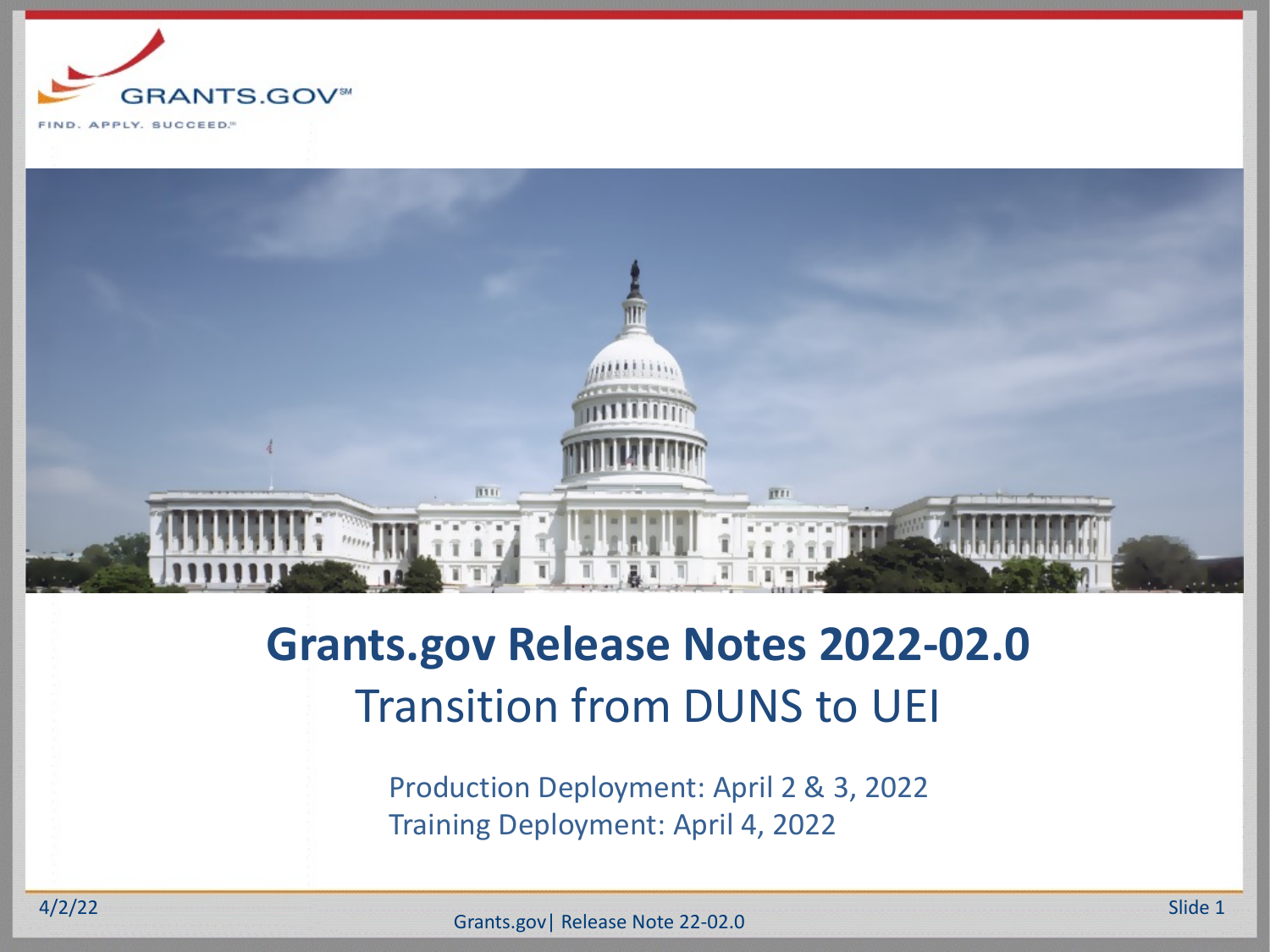

### **Release Overview**

- Grants.gov has transitioned from supporting both DUNS and UEI (SAM) to supporting UEI (SAM) only
- Starting April 4, 2022, UEI (SAM) will be the authoritative unique entity identifier used by the federal government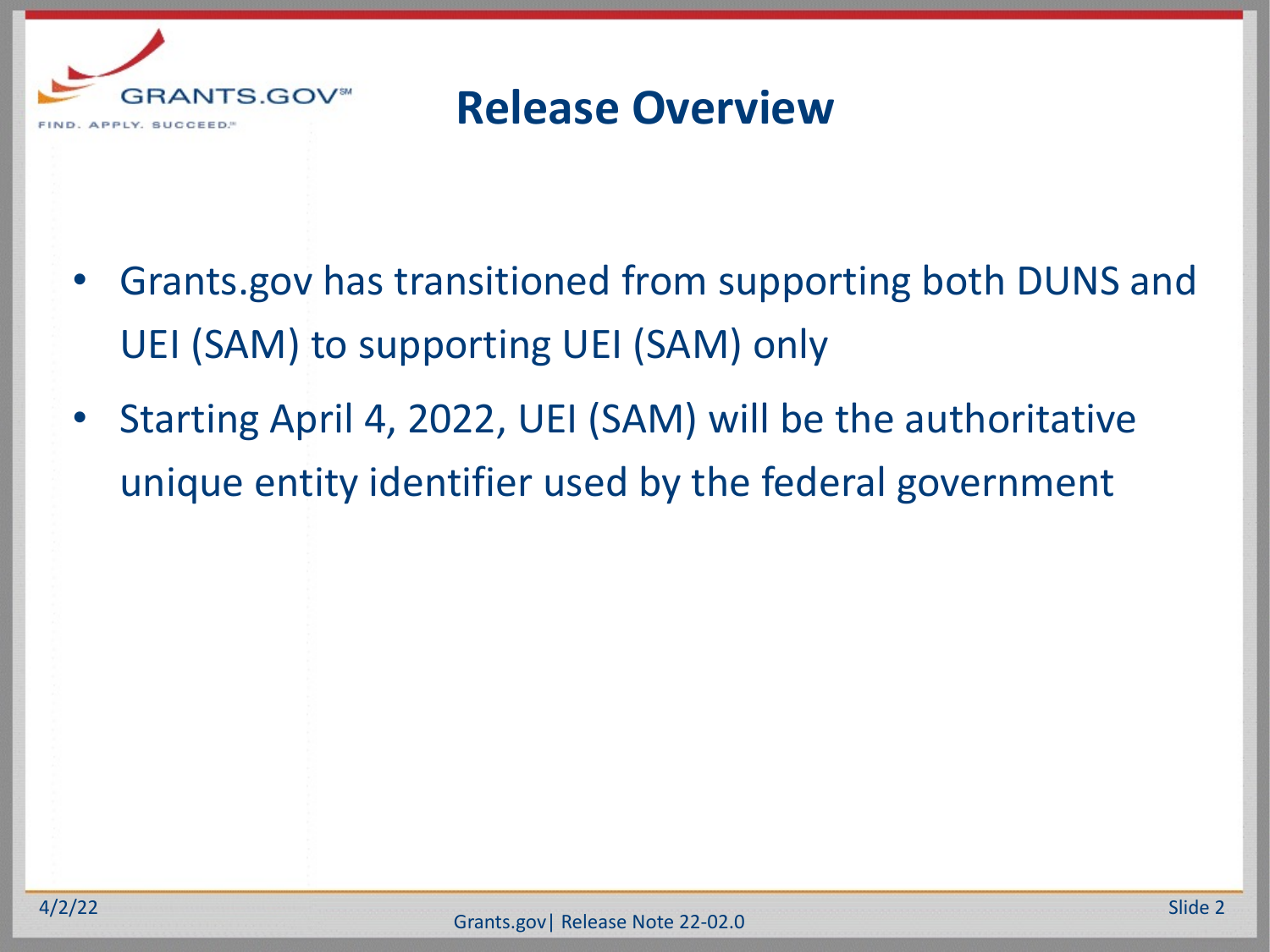

### **User Impact**

- All organization users must use UEI (SAM) instead of DUNS for all Grants.gov business including:
	- Signing in as an EBiz POC
	- Creating an organization profile
	- Application submission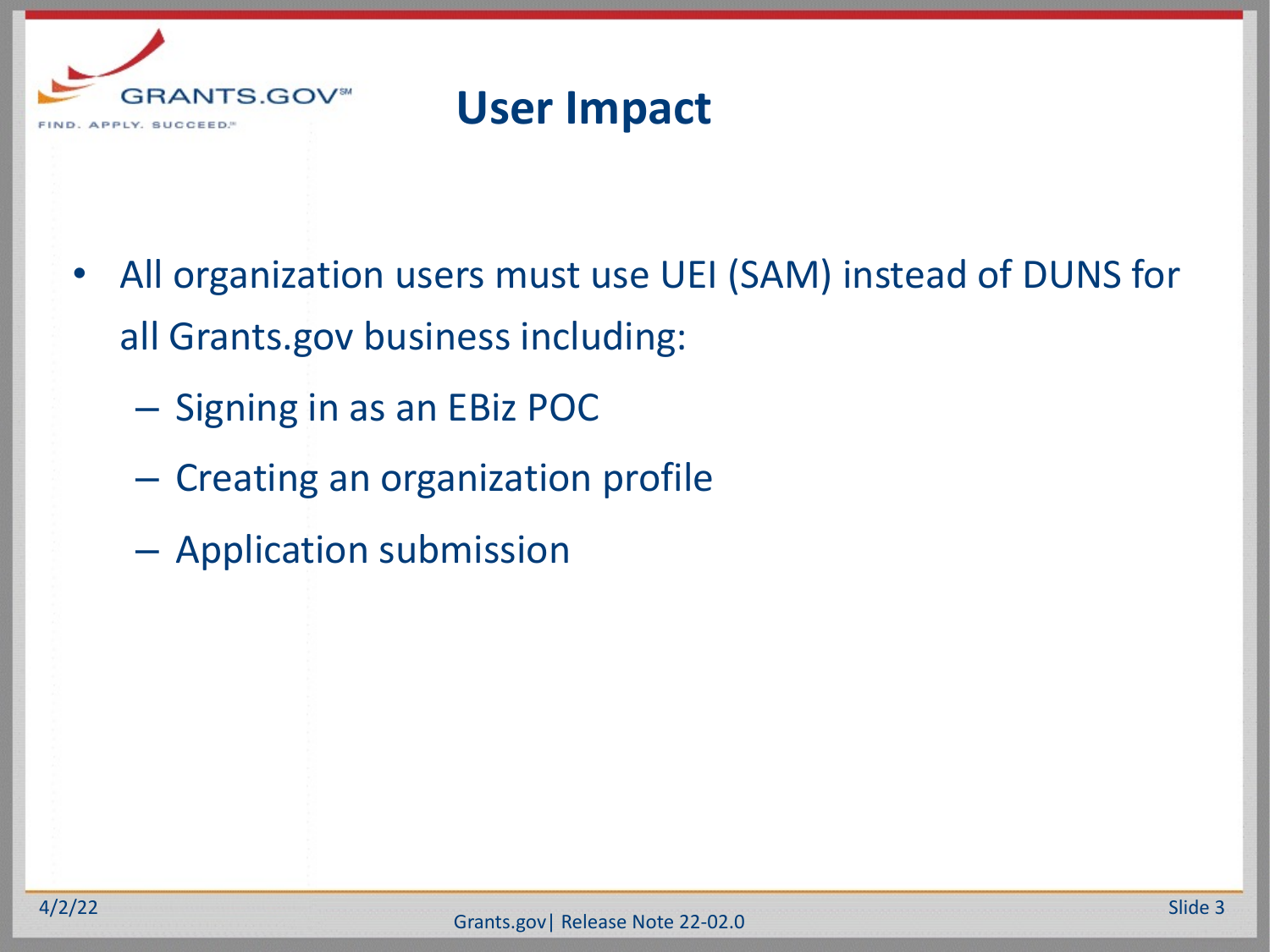

APPLY, SUCCEED." **FIND** 

# UEI ENHANCEMENTS

A/2/22 Grants.gov | Release 2022-01.0 Release Notes Slide 4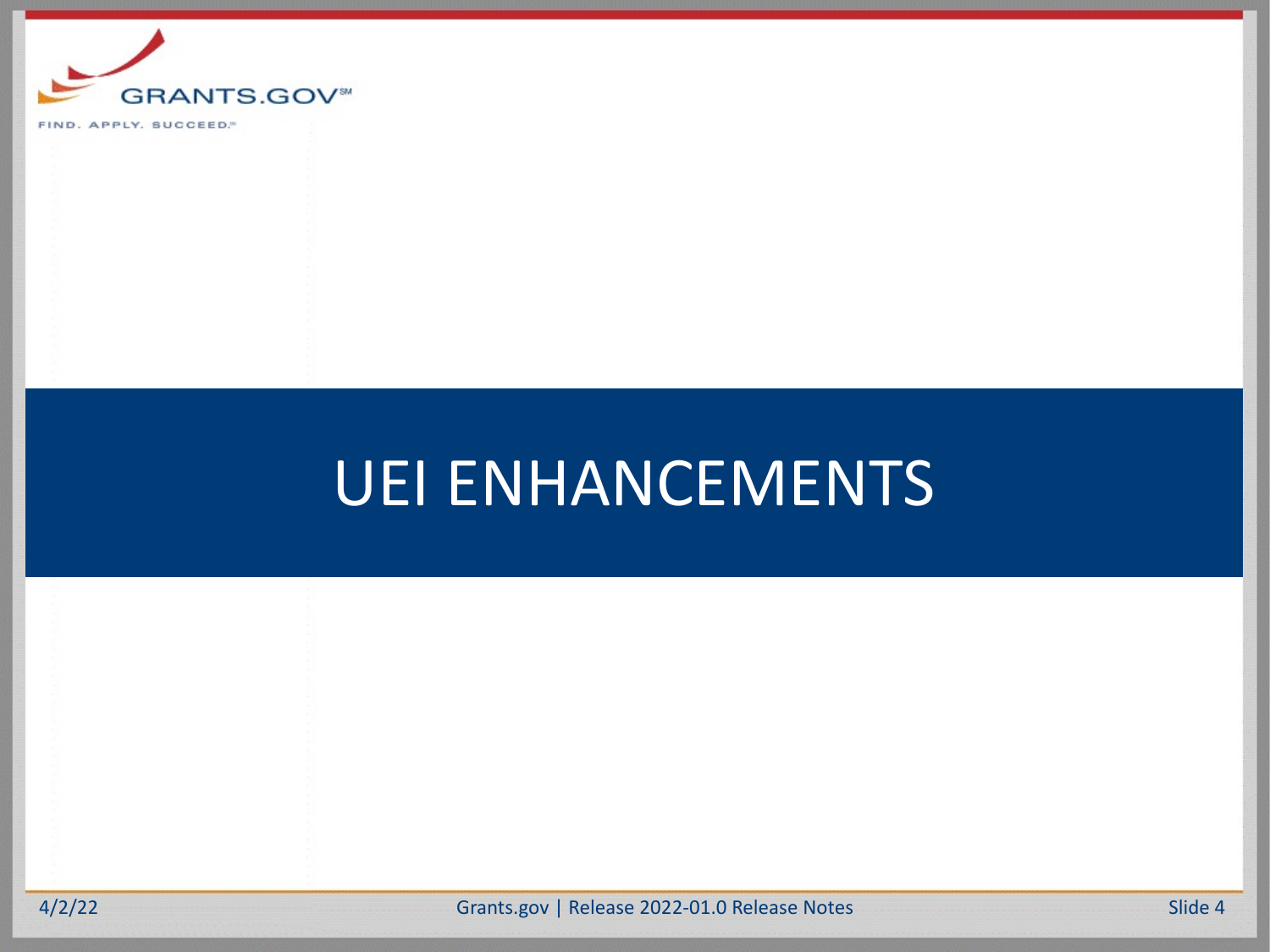

#### **Summary of User Interface Changes**

- Orange banner with DUNS and UEI instruction is removed from Grants.gov pages
- "DUNS Request" link is removed in the footer of all Grants.gov pages
- Applicants must use UEI to create an organization profile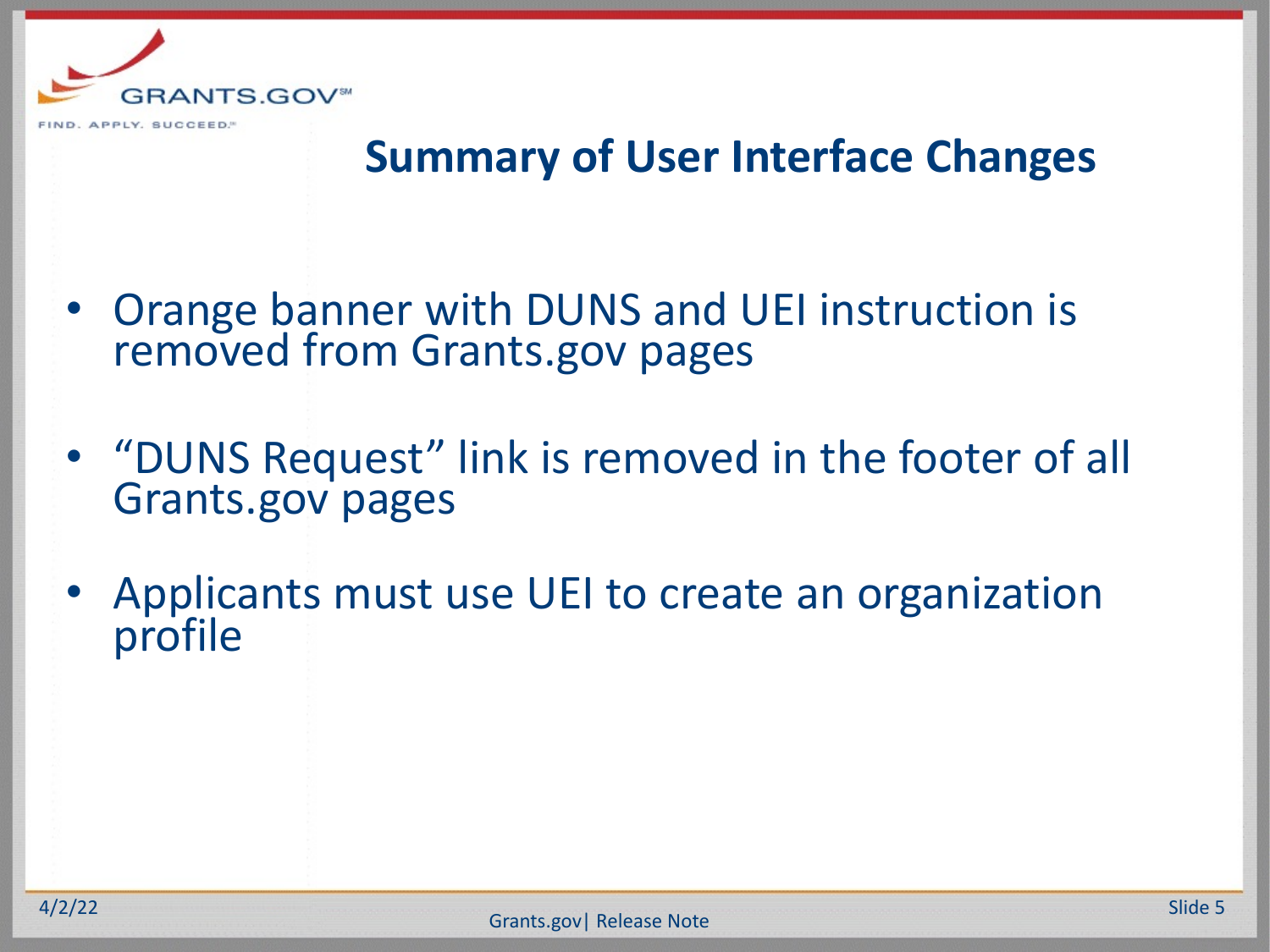

#### **Removed Orange Banner**

The orange banner referencing UEI and DUNS is removed on all pages where it existed

|               | FIND. APPLY. SUCCEED."                                                                                                                                                       |           |
|---------------|------------------------------------------------------------------------------------------------------------------------------------------------------------------------------|-----------|
|               | <b>LEARN GRANTS</b><br>SUPPORT -<br><b>HOME</b><br><b>SEARCH GRANTS</b><br>APPLICANTS -<br><b>GRANTORS -</b><br>SYSTEM-TO-SYSTEM-<br>FORMS -<br>CONNECT -                    |           |
|               | <b>GRANTS.GOV</b><br>Login As EBiz POC                                                                                                                                       |           |
| <b>BEFORE</b> | Please enter SAM's new UEI in the UEI field. You may also continue to enter DUNS.                                                                                            |           |
|               | <b>LOGIN AS EBIZ POC</b>                                                                                                                                                     | 2         |
|               | Login below as the EBiz POC. For more information about registering your organization with Grants.gov,<br>please visit the Organization Applicant Registration page.         |           |
|               | $\bullet$<br>*UEI:                                                                                                                                                           |           |
|               |                                                                                                                                                                              |           |
|               |                                                                                                                                                                              |           |
|               | <b>HOME</b><br><b>LEARN GRANTS-</b><br><b>SEARCH GRANTS</b><br><b>APPLICANTS -</b><br><b>GRANTORS -</b><br><b>FORMS</b><br>SUPPORT -<br>SYSTEM-TO-SYSTEM<br><b>CONNECT -</b> |           |
|               | <b>GRANTS.GOV</b><br>Login As EBiz POC                                                                                                                                       |           |
| <b>AFTER</b>  | <b>LOGIN AS EBIZ POC</b>                                                                                                                                                     | $\bullet$ |
|               | Login below as the EBiz POC. For more information about registering your organization with Grants.gov,<br>please visit the Organization Applicant Registration page.         |           |
|               | *UEI:                                                                                                                                                                        |           |
|               |                                                                                                                                                                              |           |
|               |                                                                                                                                                                              |           |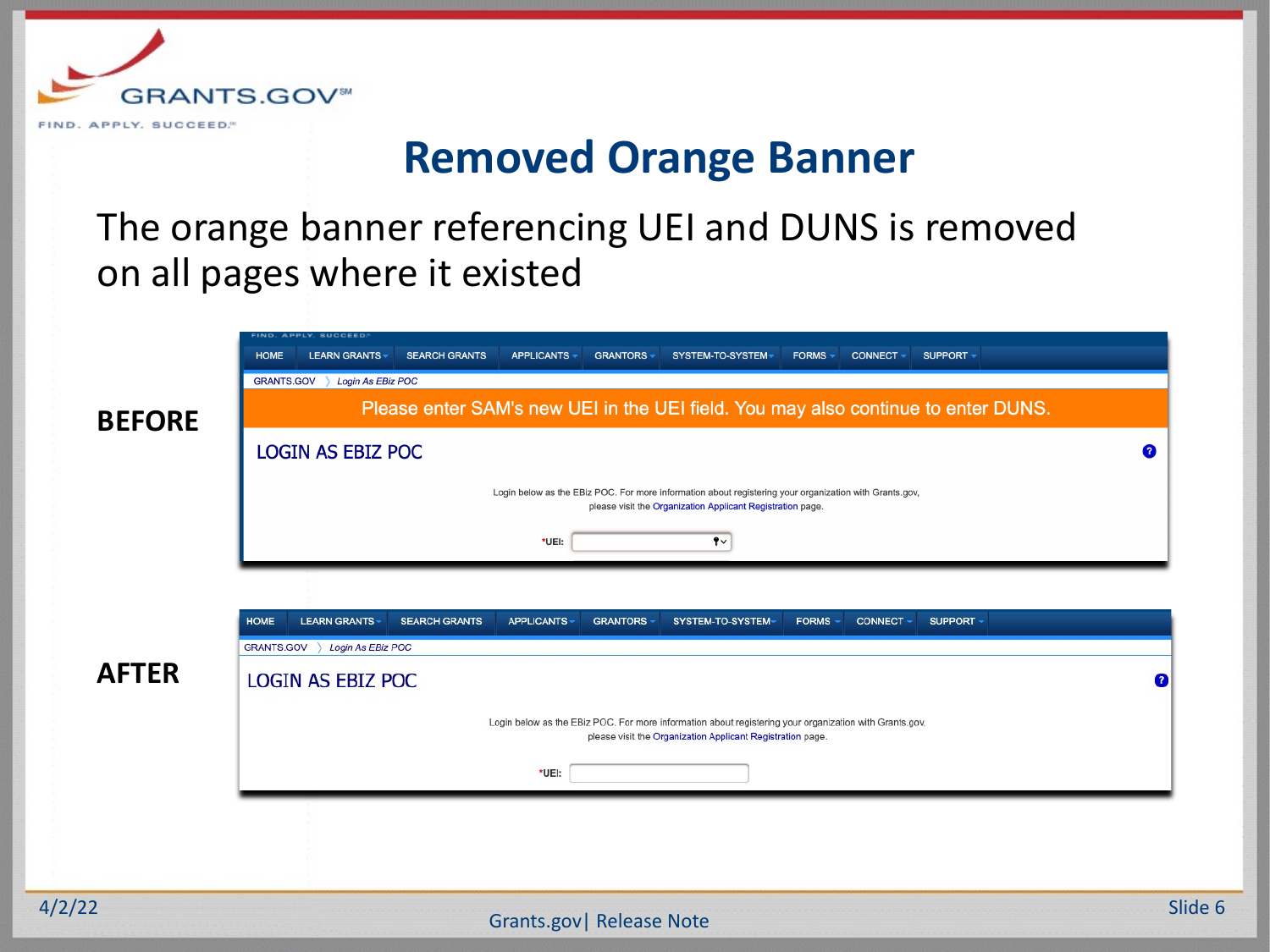

#### **Removed "DUNS Request" Link**

The "DUNS Request" link is removed from the footer on all pages of Grants.gov

**BEFORE**

CONNECT WITH US: N Blog V Twitter YouTube B Alerts N RSS | XML Extract C Get Adobe Reader HEALTH & HUMAN SERVICES: HHS.gov | EEOC / No Fear Act | Accessibility | Privacy | Disclaimers | Site Map COMMUNITY: USA.gov | WhiteHouse.gov | USAspending.gov | SBA.gov | SAM.gov | DUNS Request S | Report Fraud

**AFTER**

CONNECT WITH US: b Blog V Twitter ▶ YouTube B Alerts N RSS | XML Extract A Get Adobe Reader HEALTH & HUMAN SERVICES: HHS.gov | EEOC / No Fear Act | Accessibility | Privacy | Disclaimers | Site Map COMMUNITY: USA.gov | WhiteHouse.gov | USAspending.gov | SBA.gov | SAM.gov | Report Fraud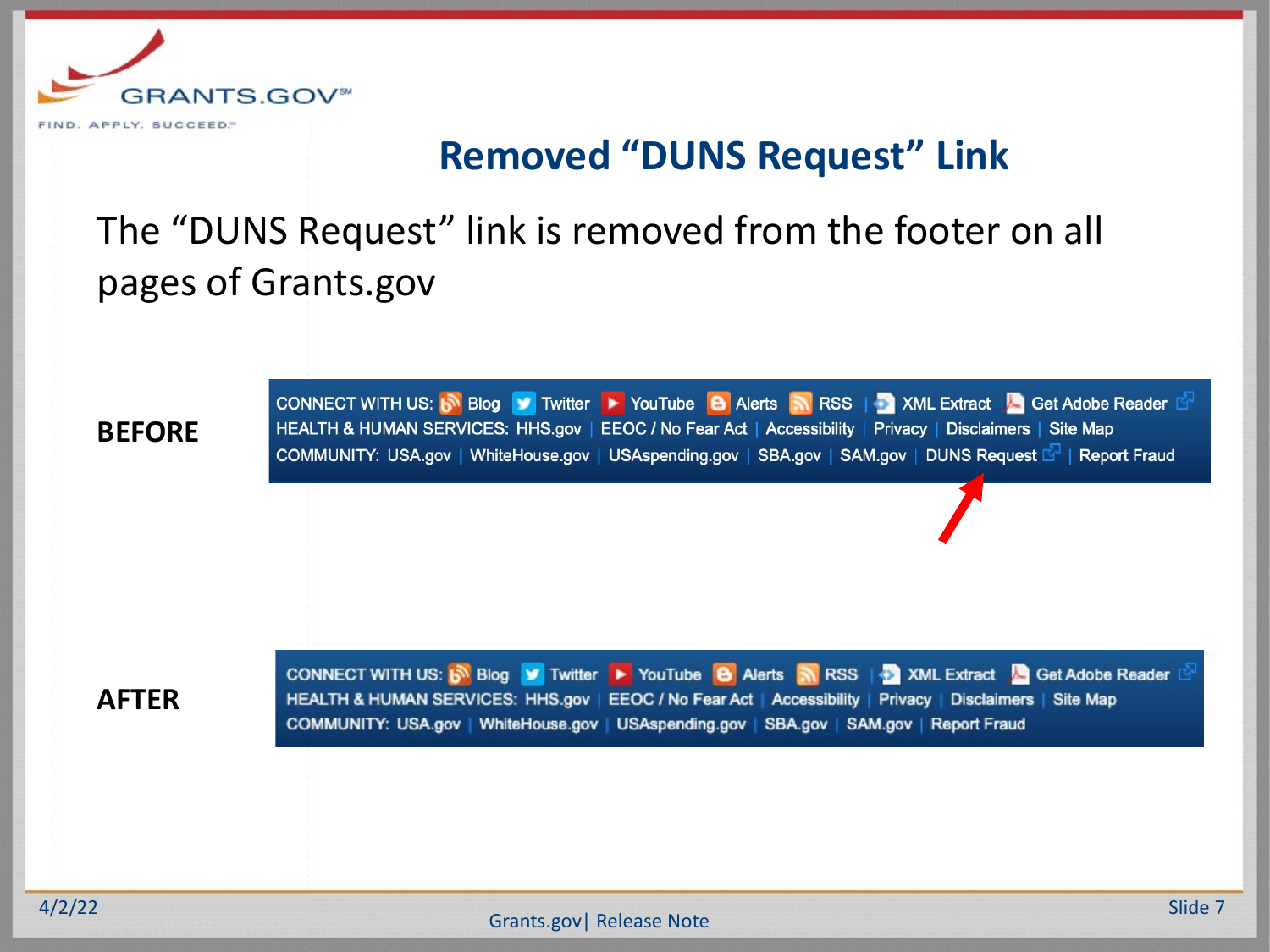

### **Accepting Only UEI**

The UEI field on the "Add Profile" section will accept only the 12 character UEI

|                | Please select Add Profile option:-                                       |
|----------------|--------------------------------------------------------------------------|
|                |                                                                          |
| New Profile    | From Existing Account                                                    |
|                |                                                                          |
|                | Please select Profile Type, enter required information, and click Save:- |
| *Profile Type: | Organization Applicant                                                   |
|                | UEI:                                                                     |
|                | *Required for Organization Applicant                                     |
|                | Individual Applicant                                                     |
|                |                                                                          |
|                |                                                                          |
| *Profile Name: |                                                                          |
| *Job Title:    |                                                                          |
|                |                                                                          |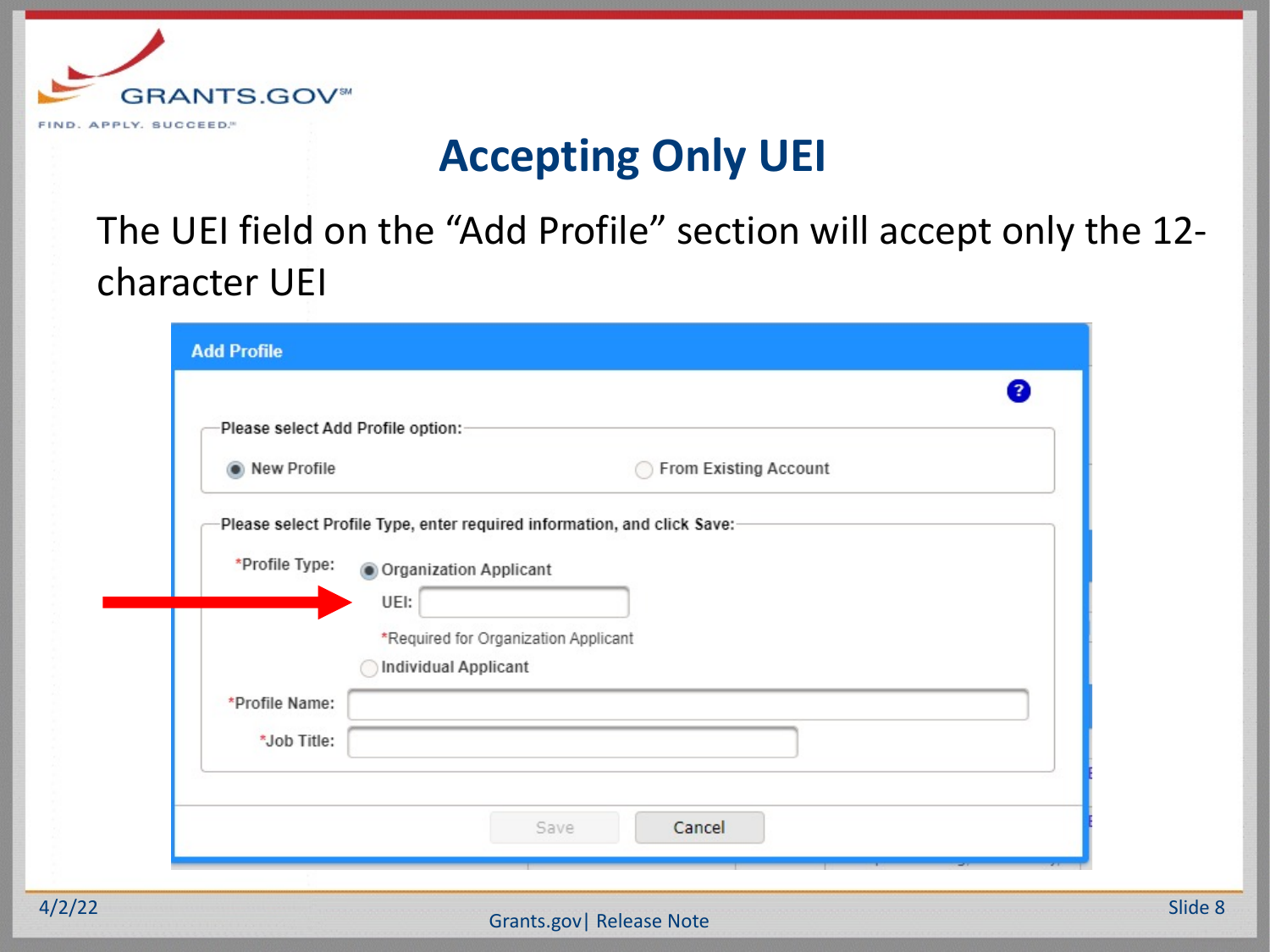

APPLY, SUCCEED." **FIND** 

# UPCOMING USER IMPACTS

A/2/22 Grants.gov | Release 2022-01.0 Release Notes Slide 9